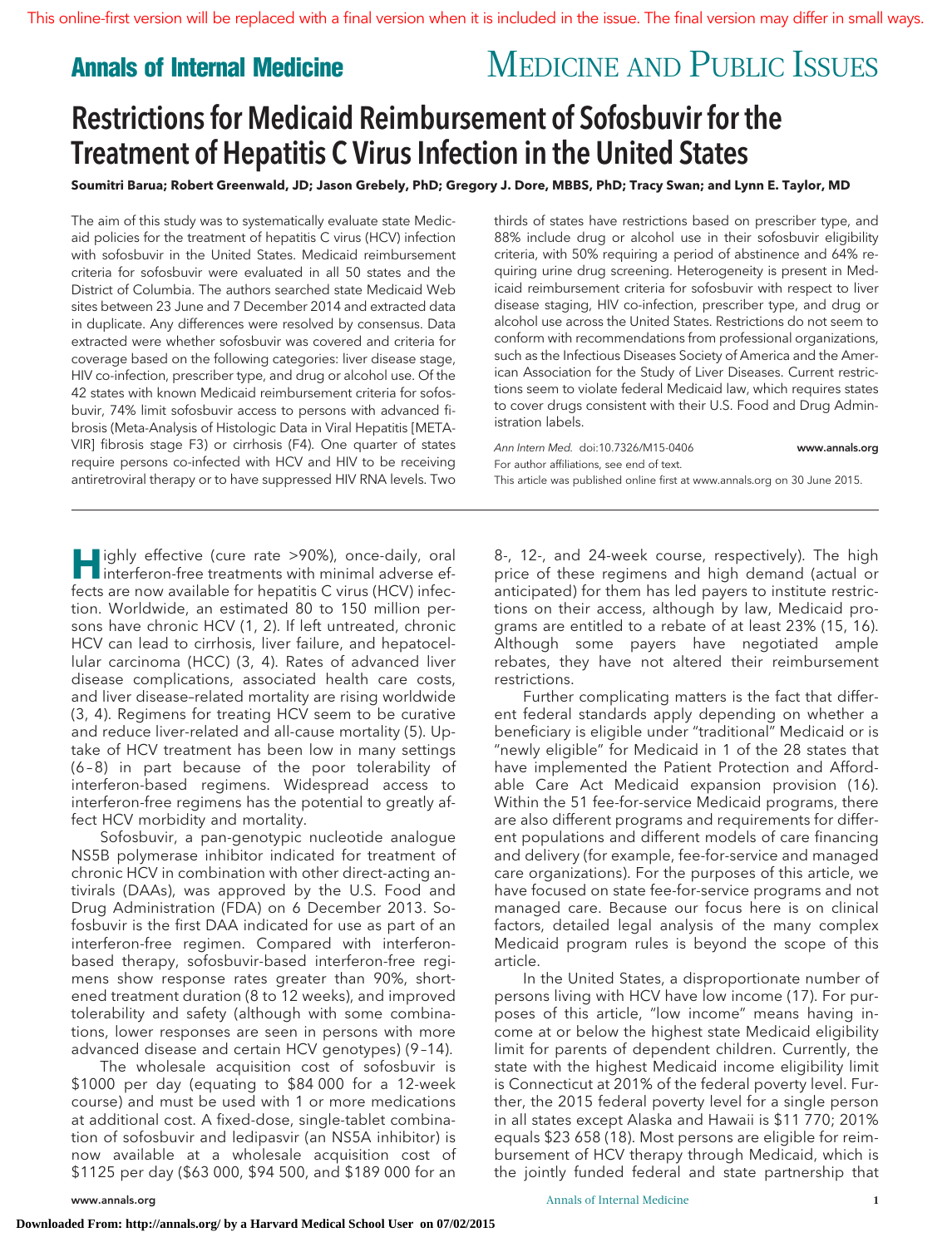provides health insurance for low-income persons meeting the program's eligibility criteria. Each state has wide discretion in administering its own Medicaid program. Although this creates unique Medicaid programs in each state, states must follow some federal standards (16). These include covering all FDA-approved drugs, consistent with FDA labeling, whose manufacturers participate in Medicaid's prescription drug rebate program (19), and not discriminating in drug coverage thus a state "may not arbitrarily deny or reduce the amount, duration, or scope of a required service . . . to an otherwise eligible beneficiary solely because of the diagnosis, type of illness, or condition" (20).

In 2014, the American Association for the Study of Liver Disease and the Infectious Diseases Society of America (AASLD/IDSA) issued recommendations (21) for testing, managing, and treating HCV (which are updated regularly). Little is known about the consistency in applying these guidelines by state Medicaid committees to reimbursement criteria for sofosbuvir. The aim of this study was to systematically evaluate state Medicaid policies for the reimbursement of sofosbuvir for HCV treatment in the United States.

### **METHODS**

We evaluated Medicaid reimbursement criteria for sofosbuvir for all 50 states and the District of Columbia. We searched state Medicaid Web sites between 23 June and 7 December 2014. Locating criteria for coverage was difficult. Each state has different means of organizing Medicaid information online, no consistent word search was able to locate each policy, and each state required a different process to find the appropriate policies or forms. As such, this search was confined to online information. When state policy was unclear, and when states did not operate a fee-for-service pharmacy program, we indicated that the state criteria and policies were unknown. Only states with fee-for-service programs were included.

Data were extracted by 2 coauthors in duplicate and entered into a standardized spreadsheet; 2 different coauthors crosschecked the extracted data. Any differences were resolved by consensus. Each entry was double-checked by another coauthor to ascertain accuracy. For each state, the following data were extracted from Medicaid reimbursement criteria: whether sofosbuvir was covered (paid for by Medicaid) and the criteria for coverage. Most Medicaid programs require preapproval of certain medications before a patient may receive them, and providers must complete this prior authorization. For each state, Medicaid prior authorization criteria for sofosbuvir were also extracted, where available. The date of the state Medicaid reimbursement publication and uniform resource locators of the prior authorization and the preferred drug list were recorded and entered into a database (Microsoft Excel, version 14.4.4 [Microsoft]).

Criteria for sofosbuvir coverage based on the following categories were recorded: liver disease stage, HIV co-infection, prescriber type, and drug or alcohol

use. For criteria about liver disease staging, data were collected on the level of fibrosis required for reimbursement (either none indicated, Meta-Analysis of Histologic Data in Viral Hepatitis [METAVIR] fibrosis stage F2 or higher, or F3 or F4), eligibility for persons with decompensated cirrhosis, and whether a liver biopsy was mandatory to provide evidence of advanced fibrosis. For criteria about HIV co-infection, data were collected on whether HIV status needed to be documented, and if positive, whether the patient had to be receiving antiretroviral therapy (ART) or have suppressed HIV RNA levels. For prescriber type, data were collected on whether the prescriber had to be a specialist (gastroenterology, hepatology, infectious diseases, or liver transplantation) or whether treatment decisions needed to be made in consultation with a specialist. For criteria about drug or alcohol use, data were collected on whether there were any substancerelated access criteria, and if so, whether drug or alcohol counseling was required, whether patients had to be evaluated for drug and/or alcohol dependence, whether a period of abstinence was required (1, 3, 6, or 12 months) before sofosbuvir therapy, and whether drug or alcohol testing and/or treatment was required before sofosbuvir therapy.

### **RESULTS**

Overall, 42 states (82%), including the District of Columbia, had publicly available information about Medicaid reimbursement criteria for sofosbuvir (Tables 1 and 2 and Figures 1 and 2). Nevada is the only state that does not require prior authorization for sofosbuvir. Nine states have unknown criteria, with neither the prior authorization nor eligibility information publicly available.

Of the 42 states, including the District of Columbia, with known Medicaid reimbursement criteria for sofosbuvir, 81% ( $n = 34$ ) restrict sofosbuvir reimbursement on the basis of liver disease stage (Table 1). In 4 states (10%), reimbursement is restricted to only persons with cirrhosis (F4). In two thirds of states ( $n = 27$ ), sofosbuvir reimbursement is restricted to persons with advanced fibrosis (F3) or cirrhosis (F4). In 2 states (5%) and 1 state (2%), reimbursement is also provided for those with moderate (F2) and mild (F1) fibrosis, respectively. In the remaining states, no reimbursement criteria are based on disease stage ( $n = 8$  [19%]). Sofosbuvir use is restricted in persons with decompensated cirrhosis in 7 states (17%). Colorado is the only state that explicitly includes persons with decompensated cirrhosis. Liver biopsy staging is required for demonstrating cirrhosis in 5 states (12%), although Arkansas also requires a liver biopsy for evidence of bridging fibrosis (F3). In Tennessee, a liver biopsy or transient elastography are the only options allowed to demonstrate cirrhosis.

Nineteen states (45%) require information about HIV status. Ten (24%) require that patients be receiving ART or have evidence of HIV virologic suppression.

Twenty-nine states (69%) have restrictions based on prescriber type. In 14 states (33%), the prescriber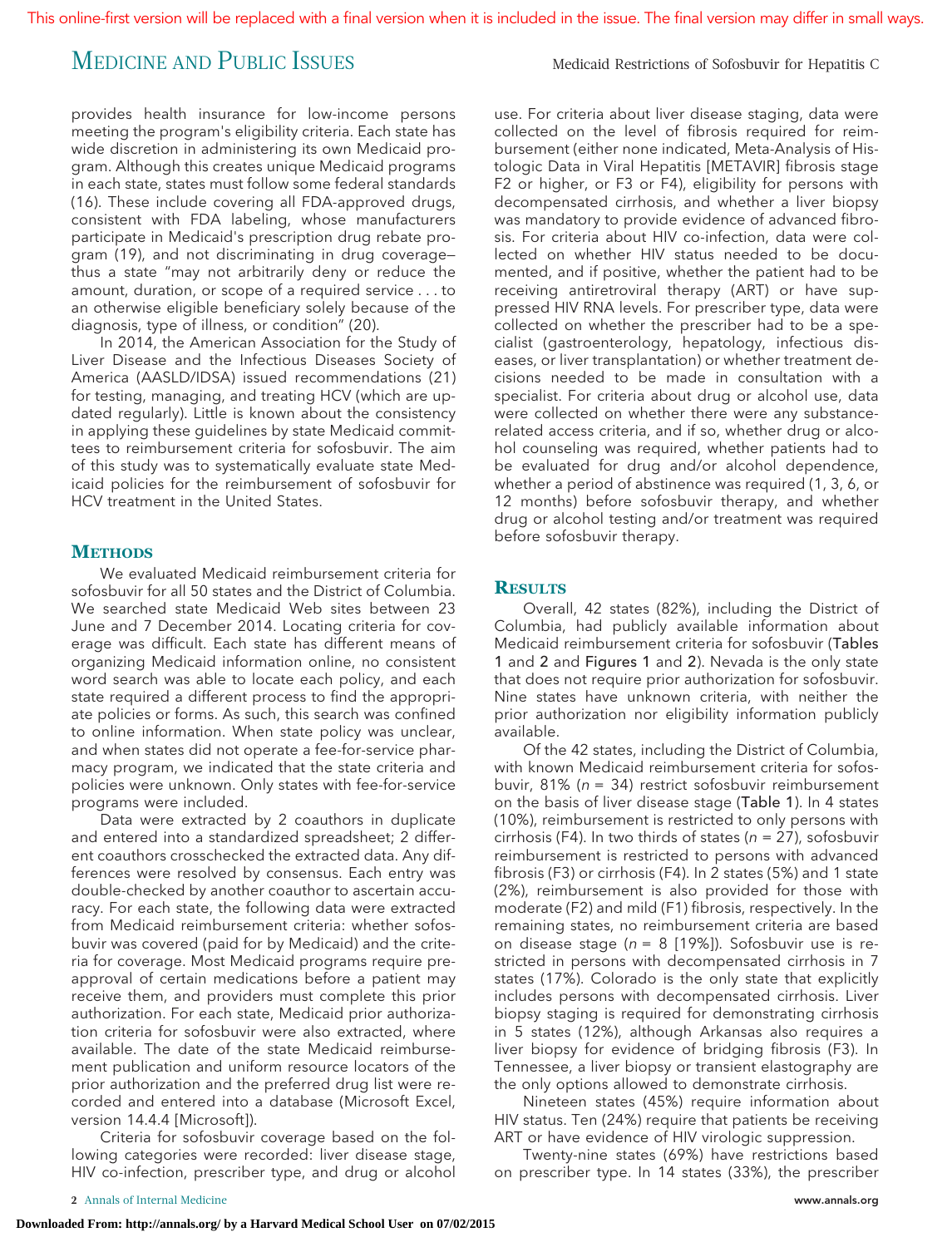Table 1. U.S. State Eligibility/Ineligibility Criteria for Sofosbuvir Approval\*

| <b>Requirement</b>                                                                                       | States, n      | <b>States</b>                                                                                                                                                                                                                                                                                                                                                 |
|----------------------------------------------------------------------------------------------------------|----------------|---------------------------------------------------------------------------------------------------------------------------------------------------------------------------------------------------------------------------------------------------------------------------------------------------------------------------------------------------------------|
| Fibrosist                                                                                                |                |                                                                                                                                                                                                                                                                                                                                                               |
| None indicated                                                                                           | 8              | Alabama, Massachusetts, Minnesota, Mississippi, North Carolina, Nevada,<br>Utah, and Wyoming                                                                                                                                                                                                                                                                  |
| Minimum stage F2                                                                                         | 3              | Maryland, Maine‡, and Oklahoma                                                                                                                                                                                                                                                                                                                                |
| Minimum stage F3-F4                                                                                      | 31             | Alaska; Arkansas; Arizona; California; Colorado; Connecticut§;<br>Washington, DC; Delaware§; Florida; Iowa; Idaho; Illinois§; Indiana;<br>Kentucky; Louisiana; Missouri; Montana; Nebraska; New Hampshire;<br>New York; Ohio; Oregon§; Pennsylvania; Rhode Island; South Dakota;<br>Tennessee; Virginia; Vermont; Washington; Wisconsin; and West<br>Virginia |
| Decompensated cirrhosis                                                                                  |                |                                                                                                                                                                                                                                                                                                                                                               |
| Ineligible                                                                                               | $\overline{7}$ | Alaska; Washington, DC¶; Idaho; Kentucky; Oklahoma; Tennessee; and<br>Washington                                                                                                                                                                                                                                                                              |
| Eligible                                                                                                 | $\mathbf{1}$   | Colorado                                                                                                                                                                                                                                                                                                                                                      |
|                                                                                                          |                |                                                                                                                                                                                                                                                                                                                                                               |
| Mandatory liver biopsy to prove cirrhosis<br>Liver biopsy                                                | 5              | Alaska**, Arkansas, Iowa, Louisiana††, and Nebraska                                                                                                                                                                                                                                                                                                           |
| Liver biopsy or elastography                                                                             | $\mathbf{1}$   | Tennessee‡‡                                                                                                                                                                                                                                                                                                                                                   |
|                                                                                                          |                |                                                                                                                                                                                                                                                                                                                                                               |
| <b>HIV</b> co-infection                                                                                  |                |                                                                                                                                                                                                                                                                                                                                                               |
| Requests documentation of HIV status                                                                     | 19             | Alaska; Alabama; Arizona; California; Washington, DC; Delaware; Florida;<br>Louisiana; Massachusetts; Maryland; Nebraska; New Hampshire; New<br>York; Ohio; Oregon; South Carolina; Vermont; Wisconsin; and West<br>Virginia                                                                                                                                  |
| If HIV co-infection, the patient must be receiving ART or have a<br>controlled viral load                | 10             | Alaska§§; Alabama§§; Arizona§§; California§§; Washington, DC;<br>Delaware§§; Florida§§; Maryland§§; New York; and West Virginia§§                                                                                                                                                                                                                             |
| <b>Prescriber limitations</b>                                                                            |                |                                                                                                                                                                                                                                                                                                                                                               |
| Must be a hepatologist, gastroenterologist, or infectious<br>diseases or liver transplantation physician | 14             | Florida, Iowa, Indiana, Louisiana, Maryland, Maine, New Hampshire, New<br>York, Ohio, Pennsylvania, Rhode Island   , Tennessee¶¶, Wisconsin, and<br>Washington***                                                                                                                                                                                             |
| By or in consultation with one of these physicians                                                       | 15             | Arizona; California; Colorado; Connecticut; Washington, DC; Idaho;<br>Illinois†††; Kentucky; Mississippi; Montana; Oklahoma; Oregon; South<br>Dakota; Virginia; and West Virginia                                                                                                                                                                             |
| None indicated                                                                                           | 13             | Alabama, Alaska, Arkansas, Delaware, Iowa, Massachusetts, Missouri,<br>Nebraska, Nevada, North Carolina, Minnesota, Utah, and Wyoming                                                                                                                                                                                                                         |
| <b>Prior authorization</b>                                                                               |                |                                                                                                                                                                                                                                                                                                                                                               |
| Unknown information on prior authorization                                                               | 9              | Georgia, Hawaii, Kansas, Michigan, New Jersey, North Dakota, New<br>Mexico, South Carolina, and Texas                                                                                                                                                                                                                                                         |
| State without this requirement                                                                           | $\mathbf{1}$   | Nevada                                                                                                                                                                                                                                                                                                                                                        |

ART = antiretroviral therapy.

\* When states are not included in a category, it is not certain whether they are providing or denying access to sofosbuvir on the basis of that limitation, only that there is not a written rule in their publicly reported policy.

† Meta-analysis of Histologic Data in Viral Hepatitis (METAVIR) fibrosis stage (F0 –F4).

‡ F1.

§ Must be F4.

Defined as a Child–Pugh score >6 (class B or C).

**T** If HIV co-infection.

\*\* For F3.

†† For genotypes 2 and 3.

‡‡ Only 2 options given for proving cirrhosis.

§§ Requires either HIV viral load (copies/mL) or CD4<sup>+</sup> cell count (×10<sup>9</sup> cells/L).

Other prescribers may request designation as an approved prescriber upon submission of a written request supporting this capability.

 $\P$ || Must have state Medicaid provider identification.

\*\*\* State Medicaid provider identification or prescriber is participating in and/or consults with Project Extension for Community Healthcare Outcomes (22).

††† Only first prescription needs consultation.

has to be a specialist (gastroenterology, hepatology, infectious diseases, or liver transplantation), whereas in 15 states (36%), treatment decisions can be made by a nonspecialist after consultation with a specialist.

Of the 42 states, including the District of Columbia, with known Medicaid reimbursement criteria for sofosbuvir, 88% of states ( $n = 37$ ) include drug or alcohol use in their eligibility criteria for sofosbuvir reimbursement. Eight states (19%) require that all patients be evaluated for substance use disorder or alcohol dependence, and

50% of states ( $n = 21$ ) require a period of abstinence from drugs or alcohol use or abuse for all patients (Table 2). An additional 9 states (21%) require abstinence only for patients with a history of substance abuse. Most states require that all patients, regardless of history, abstain from drug and alcohol use for 6 months  $(n = 11)$ , whereas others require abstinence periods of 1 month ( $n = 2$ ), 3 months ( $n = 5$ ), or 12 months ( $n = 2$ ). Most states ( $n = 27$  [64%]) require urine drug screening before treatment to assess drug or alcohol use, with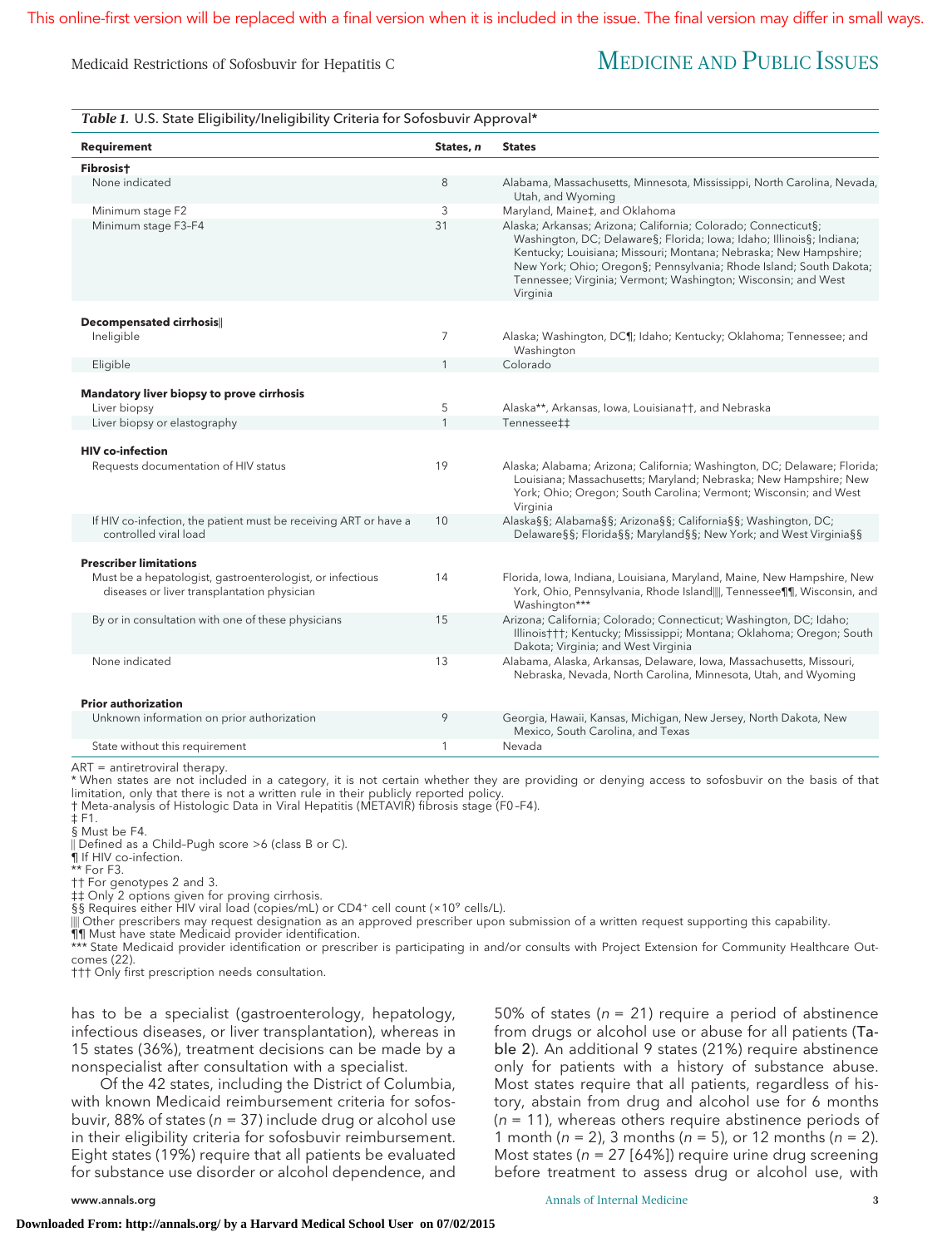| Table 2. U.S. State Substance Use-Related Requirements for Sofosbuvir Approval* |  |  |
|---------------------------------------------------------------------------------|--|--|
|---------------------------------------------------------------------------------|--|--|

| <b>Requirements Related to Substance Use</b>                                                                                                                                                                                          | States, n      | <b>States</b>                                                                                                                                                                                                                            |
|---------------------------------------------------------------------------------------------------------------------------------------------------------------------------------------------------------------------------------------|----------------|------------------------------------------------------------------------------------------------------------------------------------------------------------------------------------------------------------------------------------------|
| Unknown <sup>+</sup>                                                                                                                                                                                                                  | 9              | Georgia, Hawaii, Kansas, Michigan, New Jersey, North Dakota, New<br>Mexico, South Carolina, and Texas                                                                                                                                    |
| Inquires or has criteria related to substance use or abuse‡                                                                                                                                                                           | 37             | All except Connecticut, Indiana, Nevada, Minnesota, and Utah                                                                                                                                                                             |
| Requires counseling about abstention or effects of alcohol or<br>drugs                                                                                                                                                                | 6              | Colorado; Maine; Mississippi; West Virginia; Washington, DC; and Montana                                                                                                                                                                 |
| Requires all patients to be evaluated for a substance use disorder<br>and/or alcohol dependence<br>Requires a period of abstinence from drugs and/or alcohol use or<br>abuse before treatment for all patients, regardless of history | 8              | California, Nebraska, Tennessee, Kentucky, New York, Vermont, Virginia,<br>and Ohio                                                                                                                                                      |
| Time unknown                                                                                                                                                                                                                          | 1              | Ohio§                                                                                                                                                                                                                                    |
| 1 mo                                                                                                                                                                                                                                  | $\overline{2}$ | Florida and Wyoming                                                                                                                                                                                                                      |
| 3 <sub>mo</sub>                                                                                                                                                                                                                       | 5              | Alaska; Washington, DC; Delaware; Iowa; and Missouri                                                                                                                                                                                     |
| 6 mo                                                                                                                                                                                                                                  | 11             | Kentucky, Mississippi, Pennsylvania, South Dakota, West Virginia, Oregon,<br>Alabama, Colorado, Wisconsin, Montana, and Oklahoma                                                                                                         |
| $12 \text{ mo}$                                                                                                                                                                                                                       | $\overline{2}$ | Louisiana   and Illinois                                                                                                                                                                                                                 |
| Requires a period of abstinence from drug and/or alcohol use or<br>abuse only for persons with any history of abuse (past or<br>recent) before HCV treatment                                                                          |                |                                                                                                                                                                                                                                          |
| 3 mo                                                                                                                                                                                                                                  | 1              | Washington¶                                                                                                                                                                                                                              |
| 6 mo                                                                                                                                                                                                                                  | 8              | Arizona**, California, Idaho, Washington**, Maryland, Nebraska,<br>Tennessee, and Rhode Island                                                                                                                                           |
| "Commitment to abstinence"                                                                                                                                                                                                            | $\mathbf{1}$   | North Carolinatt                                                                                                                                                                                                                         |
| Asks about or requires substance or alcohol use disorder<br>treatment for persons with a history of abuse                                                                                                                             | 17             | Arkansas, California, Florida, Kentucky, Maryland, New Hampshire,<br>Nebraska, North Carolina††, Pennsylvania, Rhode Island, Tennessee,<br>Virginia, Washington, Montana, Wisconsin, Massachusetts, and Vermont                          |
| Allows persons to bypass abstinence or recent abuse if in<br>treatment                                                                                                                                                                | 6              | California, Florida, Maryland, Nebraska, Rhode Island, and Washington##                                                                                                                                                                  |
| Requires persons with a history to be in, or have completed,<br>treatment                                                                                                                                                             | 3              | Tennessee, Kentucky, and Virginia                                                                                                                                                                                                        |
| Requires drug or alcohol testing before treatment                                                                                                                                                                                     |                |                                                                                                                                                                                                                                          |
| For everyone                                                                                                                                                                                                                          | 21             | Alaska; California; Colorado; Washington, DC; Delaware; Florida; Hawaii;<br>Illinois; Iowa; Kentucky; Louisiana; Missouri§§; Nebraska; New<br>Hampshire; New York; Tennessee; Virginia; West Virginia; Wyoming;<br>Oklahoma; and Vermont |
| Only for those with a history of abuse                                                                                                                                                                                                | 6              | Pennsylvania, Mississippi   , Arizona¶¶, Idaho***, Louisiana***, and<br>Colorado†††                                                                                                                                                      |
| Prior authorization form inquires about alcohol or substance use<br>or abuse, but no particular requirements are apparent                                                                                                             | 4              | Massachusetts, New York, New Hampshire, and Arkansas                                                                                                                                                                                     |

HCV = hepatitis C virus.

\* When states are not included in a category, it is not certain whether they are providing or denying access to sofosbuvir on the basis of that limitation, only that there is not a written rule in their publicly reported policy.

† No prior authorization or criteria available.

‡ Some states in their abstention policies (either generally or for persons with past or current substance use) explicitly state that persons must refrain from alcohol or drug abuse, whereas others are more broad in requiring that persons abstain from alcohol or drug use.

§ Requires screening for and maintenance of sobriety before and during treatment.  $\|$ Illinois does not specifically reference a period of abstinence but instead broadly requires that a person "not have evidence of substance abuse diagnosis or treatment" in the past 12 mo. It is also the only state to include a long list of data sources that will be used for verification, including but not limited to medical record entries, the state's narcotic prescription registry database, reports from a hospital, and/or records of an emergency department visit.

¶ If in treatment, must have been in remission for 3 mo.

\*\* Must have been in remission for 6 mo.

†† Alcohol only.

‡‡ If participating in treatment, abstinence requirement decreases to 3 mo.

§§ Within each of 3 previous mo.

Injection drug use only.

¶¶ Random drug screens during treatment.

\*\*\* Monthly during treatment. ††† Routine during treatment.

only 6 (14%) requiring testing specifically for persons with previous drug or alcohol abuse. Six states permit persons enrolled in addiction treatment to bypass abstinence requirements. Further, 6 states require drug and alcohol counseling. Overall, 69% of states ( $n = 29$ ) had restrictions based on advanced liver disease and drug or alcohol use criteria, 5% ( $n = 2$ ) had restrictions based only on advanced liver disease,  $19\%$  ( $n = 8$ ) had restrictions based only on drug or alcohol use criteria,

and 7% ( $n = 3$ ) had no restrictions on advanced liver disease nor drug or alcohol use criteria.

### **DISCUSSION**

Considerable heterogeneity is present in Medicaid reimbursement criteria for sofosbuvir across the United States. Restrictions based on liver disease severity are common, with three quarters of states restricting sofos-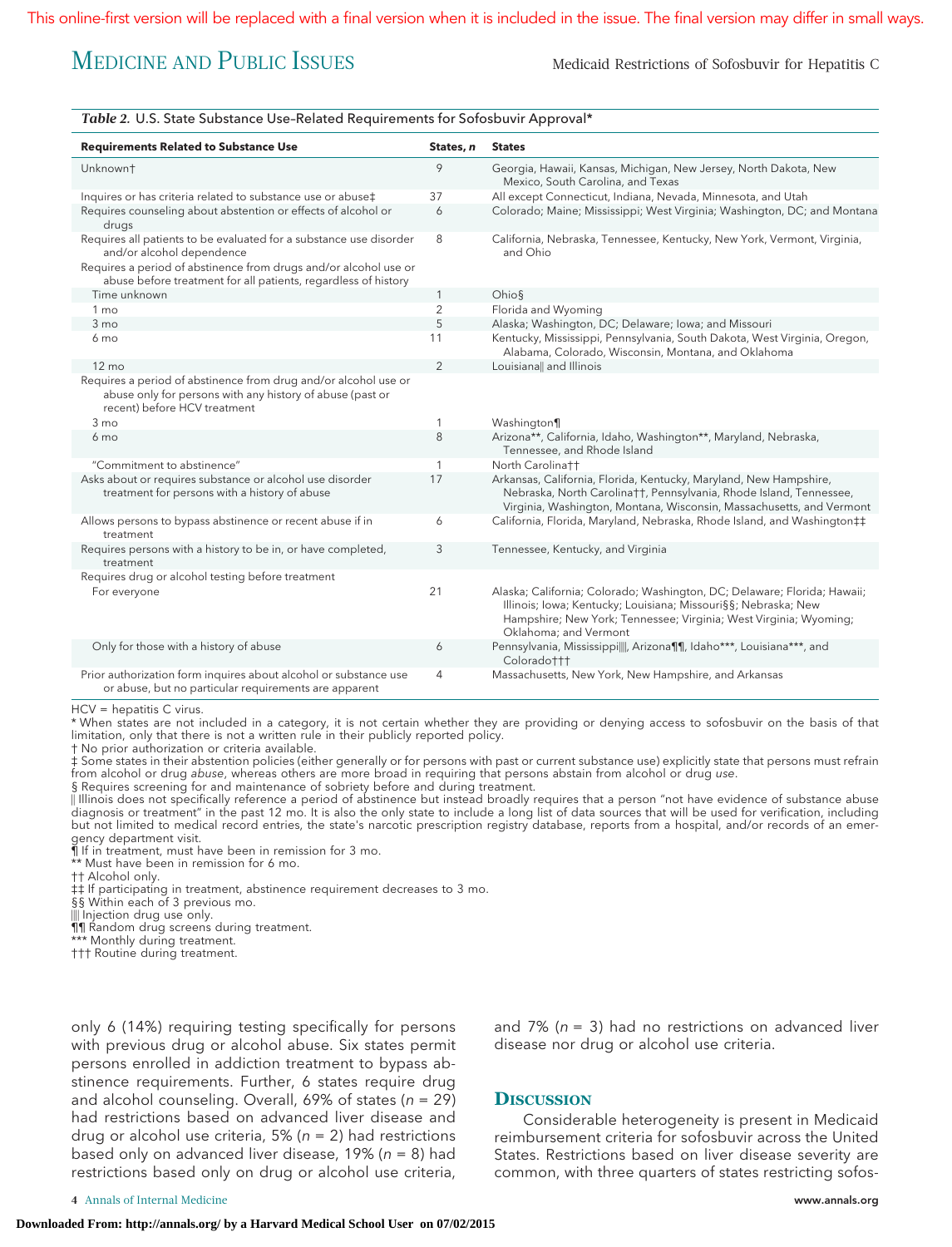*Figure 1.* Medicaid reimbursement criteria for sofosbuvir based on documented level of liver fibrosis stage required for reimbursement.



METAVIR = Meta-Analysis of Histologic Data in Viral Hepatitis.

buvir to persons with advanced fibrosis (F3) or cirrhosis (F4). One quarter of states require that persons living with HIV be receiving ART or have suppressed HIV RNA levels, whereas two thirds restrict sofosbuvir on the basis of prescriber type. Drug or alcohol use is included in the eligibility criteria of 88% of state Medicaid committees, with half requiring a period of abstinence and two thirds requiring urine drug screening. The restrictions are not consistent with the FDA-approved labeling for sofosbuvir or evidence-based recommendations and should be reconsidered (23).

Most states restrict sofosbuvir reimbursement to persons with advanced fibrosis (F3) or cirrhosis (F4), which is inconsistent with recent AASLD/IDSA recommendations (20). These recommendations state that HCV treatment is indicated for all patients with chronic HCV (regardless of disease stage) because HCV therapy is curative; improves quality of life; slows liver disease progression; and reduces the risk for cirrhosis, end-stage liver disease, HCC, and all-cause mortality (21). The recommendations state that patients at highest priority for immediate treatment include those with advanced fibrosis (F3) or compensated cirrhosis (F4) because of the higher risk for severe complications (for example, hepatic decompensation or HCC). Patients with fibrosis (F2) are listed in the next priority group for

treatment because of their high risk for complications (21). However, most states do not include persons with fibrosis (F2) in their Medicaid reimbursement criteria. Note that persons with advanced fibrosis remain at risk for HCC even after achieving sustained virologic response (SVR) and must have long-term surveillance (24). In contrast, once HCV is cured in persons with mild to moderate liver disease, liver disease progression is rare. Requiring liver biopsy may pose the highest risk for death in HCV care with all-oral regimens.

The requirement that HIV-infected persons be receiving ART or have suppressed HIV RNA levels is also inconsistent with AASLD/IDSA recommendations indicating that persons co-infected with HIV and HCV are also at high priority for treatment because of their high risk for complications (21). HIV accelerates the HCV disease course, with faster progression to cirrhosis, liver failure, and increased HCV-related mortality (25–27). The safety and efficacy of sofosbuvir-based, interferonfree combination therapy for co-infected persons is similar to results among those with HCV monoinfection (21, 28, 29). Reasons are varied about why co-infected persons may not be receiving ART (for example, normal CD4+ T-cell counts and low HIV RNA levels) or have suppressed HIV RNA levels (for example, drug-resistant HIV). Physicians who treat such co-infected persons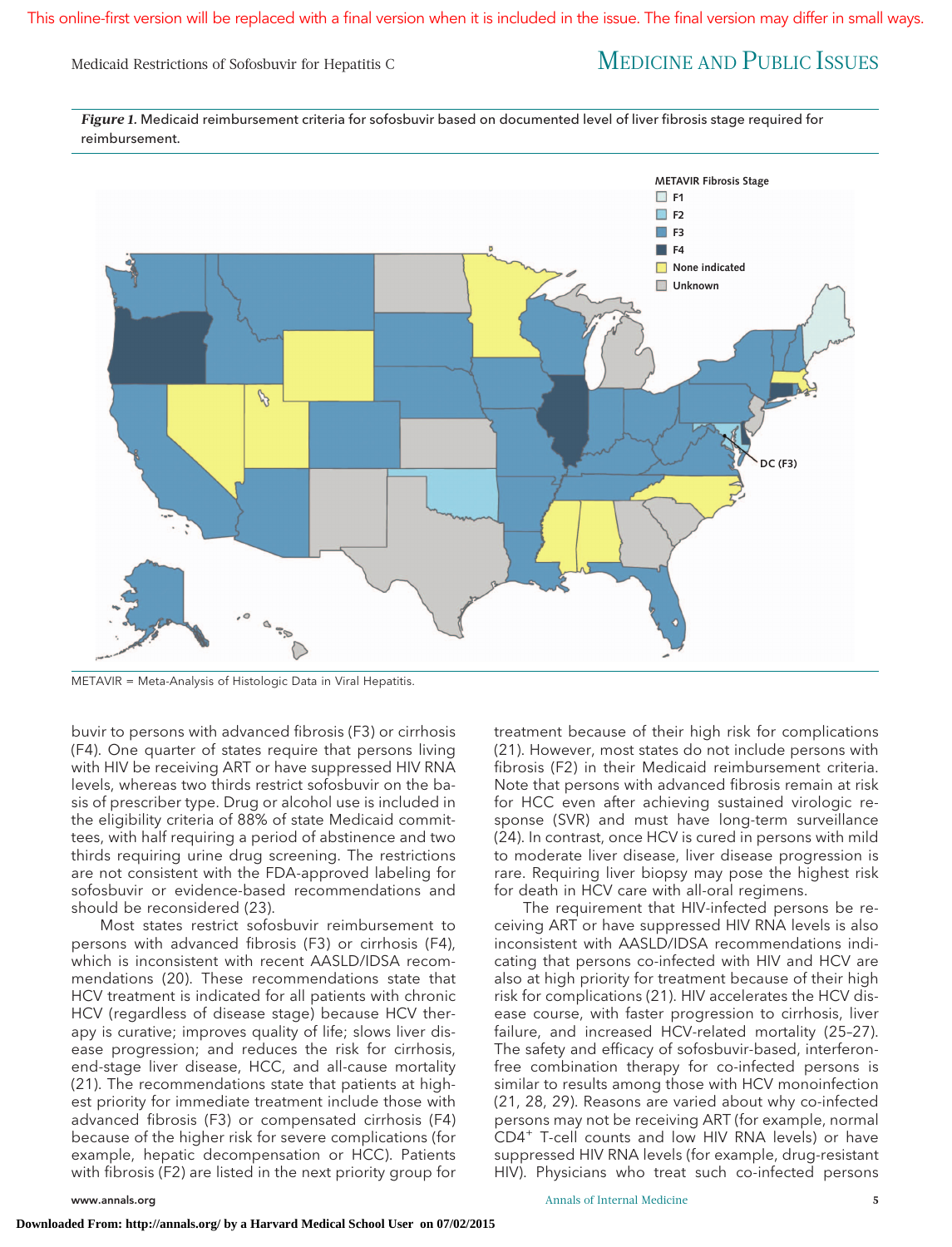*Figure 2.* Medicaid reimbursement criteria for sofosbuvir based on the required period of abstinence from drug and alcohol use.



may prefer to commence and complete HCV treatment first, before ART initiation, because HCV therapy is brief; further, DAA therapy often limits what antiretrovirals can be used concomitantly because of drug–drug interactions.

Two thirds of states have restrictions based on physician type, which is inconsistent with current practice whereby internists, other primary care physicians, HIV physicians not trained as infectious diseases specialists, nurse practitioners, and physician assistants treat HCV with pegylated interferon and ribavirin. The availability of sofosbuvir-based, interferon-free regimens simplifies therapy and reduces treatment-associated toxicities, which offers an opportunity for an expanded provider base for HCV treatment in patients without advanced cirrhosis (30).

The overwhelming majority of states restrict access to sofosbuvir for persons who inject drugs (PWID), those receiving treatment for drug dependency (for example, opioid substitution therapy), and those drinking alcohol. Most new and existing cases of HCV in the United States exist among current or former PWID (31). Since 2002, the National Institutes of Health HCV guidelines support HCV treatment regardless of injection drug use (32), and the AASLD/IDSA, European Association for the Study of the Liver, International Network on Hepatitis in Substance Users, and World Health Organization all advocate for inclusion of persons who use drugs in HCV treatment (21, 33–35). A growing body of evidence shows that there is no justification for systematically withholding HCV treatment from PWID (21, 33, 36). The SVR rates are similar in PWID with or without opiate replacement therapy (21, 33, 36 –39). Drug use in the 6 months preceding HCV therapy initiation is not necessarily associated with poorer response to HCV therapy (40-42). Reported rates of reinfection after SVR among PWID are low generally a 1% to 5% risk per year, although concerns about reinfection rates in other subpopulations, such as surgeons, do not garner similar attention (33, 43). Rather than recommending the exclusion of PWID, AASLD/IDSA guidelines include PWID with earlier liver disease stages among a second-order priority group because of the prevention benefit of potential treatment; HCV treatment among PWID may decrease HCV transmission (21). In addition, evidence shows that HCV treatment of current and former PWID is cost-effective, particularly when the prevention benefits are consid-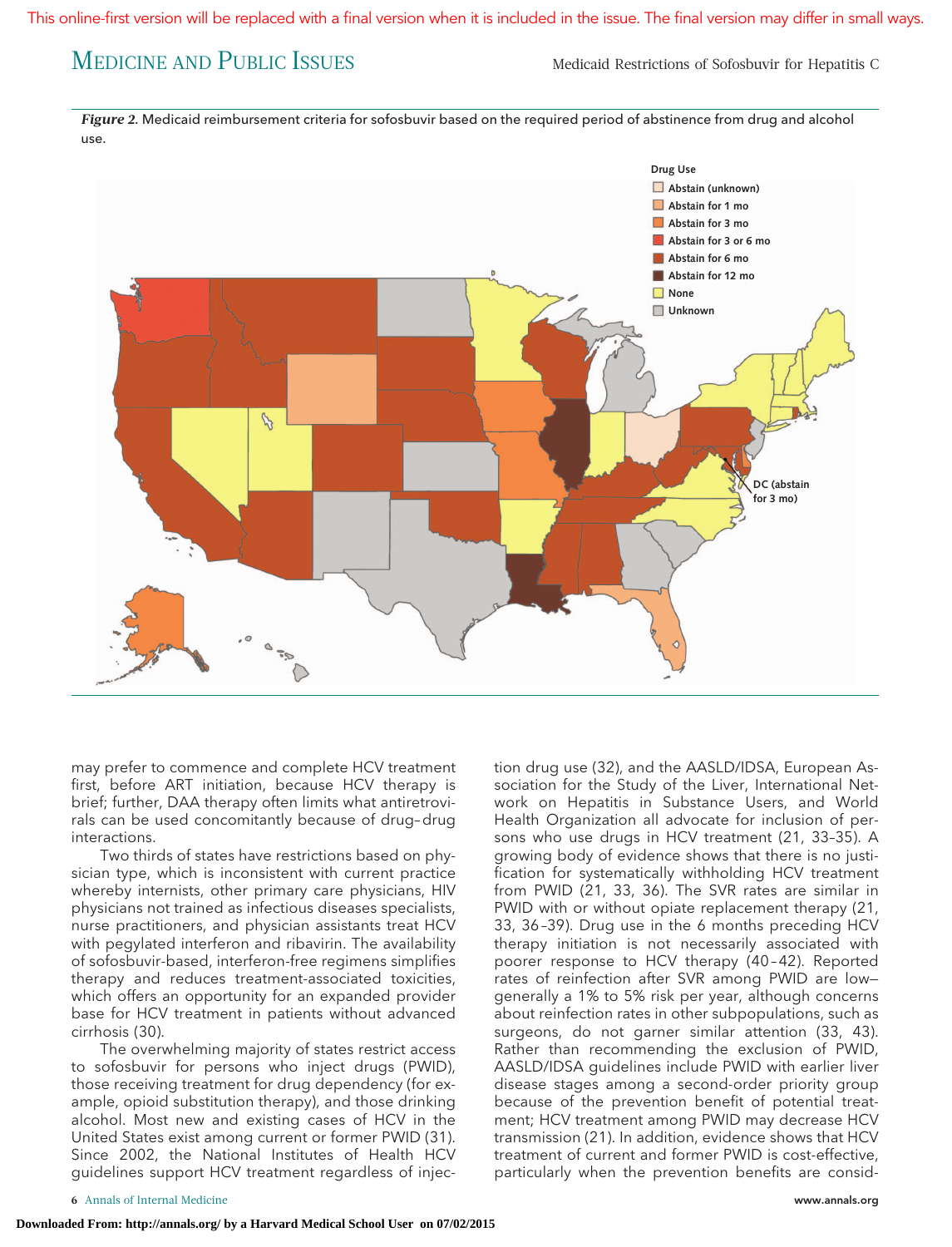ered (44). Further, Medicaid does not similarly deny medications for other diseases to persons who use or have used drugs or alcohol.

Alcohol misuse and HCV infection frequently coexist (45– 48). Hepatitis C virus and alcohol act synergistically in causing more severe liver injury than seen with either disease alone (4, 48, 49). Persons with coexisting alcohol disorders are at a higher risk for HCV-related complications (4, 48, 49). Curing HCV is easier than curing alcohol disorders because pharmacotherapy for alcohol misuse is limited, and behavioral interventions are not always successful. The SVR rates are similar in drinkers and nondrinkers (49, 50).Further, the AASLD/ IDSA recommendations have no HCV treatment restrictions regarding alcohol use.

This study examined criteria in Medicaid fee-forservice programs only—not in Medicaid managed care organizations. Results therefore reflect a subset of overall state Medicaid reimbursement criteria for sofosbuvir rather than a comprehensive catalog of all restrictions in state Medicaid programs. Future research on reimbursement criteria in Medicaid managed care organizations will be important to develop a more thorough understanding of Medicaid enrollees' access to sofosbuvir.

Current restrictions may violate federal Medicaid law, which requires states to cover drugs consistent with their FDA labels. Under the federal Medicaid statute, virtually all drugs from pharmaceutical manufacturers that have rebate agreements with the Secretary of Health and Human Services (which includes the manufacturer of sofosbuvir) must be available under state Medicaid programs, with only limited methods of restricting coverage (19). None of the restrictions on sofosbuvir coverage detailed here seem to meet the criteria for permissible restrictions. Although the price of new therapies creates financial challenges for federal and state Medicaid budgets, decisions for prioritizing patients for more immediate therapy should be based on clinical criteria and medical evidence. It is recommended that the restrictions be removed; apart from potentially being a human rights violation, they do not make (economic) sense in terms of clinical, public, and long-term health. In setting restrictions as a concession to economic constraints, the significant longer-term public health and economic benefits of curing HCV should be considered and weighed against the upfront treatment costs.

Concerns include that full coverage for HCV treatment could, in the short term, mean less coverage for other conditions. It is unrealistic, however, to expect that all potential candidates will immediately seek HCV treatment. One example of this is Massachusetts. Despite relatively unrestricted sofosbuvir access in its Medicaid fee-for-service program, recent data indicate that only 14% of Massachusetts Medicaid enrollees known to be diagnosed with HCV are engaged in treatment (22, 51).

Transparent, easily accessible, consistent, and evidence-based Medicaid criteria will permit greater and more equitable access to DAAs. As the HCV stan-

**Downloaded From: http://annals.org/ by a Harvard Medical School User on 07/02/2015**

dard of care changes over time, it will be inefficient and costly to have differing treatment access protocols in the 51 fee-for-service programs and many more Medicaid managed care plans, with all of them being revised over time. More consistency is needed across the system so that where a Medicaid patient lives does not dictate what treatment she or he receives. Although this study examined sofosbuvir in particular, the first FDA-approved DAA as part of an interferon-free regimen, Medicaid may be setting a precedent as new DAAs are approved. Medicaid policies should be responsive to changes in standards of care and new treatment developments. State Medicaid pharmacy and therapeutics committees (or their equivalent) are generally responsible for implementing these policy changes and should be expected to act as expeditiously as possible to ensure that significant clinical changes are addressed in state Medicaid programs. These data suggest that state Medicaid policies for access to new DAAs should be reviewed and revised in line with national clinical recommendations.

From Brown University and The Miriam Hospital, Providence, Rhode Island; Harvard Law School, Cambridge, Massachusetts; University of New South Wales, Sydney, Australia; and Treatment Action Group, New York, New York.

**Note:** Dr. Taylor and Mr. Greenwald had full access to all of the data in the study and take responsibility for the integrity of the data and the accuracy of the data analysis. Dr. Taylor affirms that she has listed everyone who contributed significantly to the work. There was no involvement of any pharmaceutical company or commercial entity in the preparation of this work.

**Disclaimer:** The views expressed in this publication do not necessarily represent the position of the Australian government. The content is solely the responsibility of the authors and does not necessarily represent the official views of the National Institute of Allergy and Infectious Diseases or the National Institutes of Health.

**Acknowledgment:** The authors thank Evan Cunningham (The Kirby Institute, University of New South Wales, Sydney, Australia) for his assistance with preparing the figures for this manuscript; Amy Rosenberg (Center for Health Law and Policy Innovation, Harvard Law School, Cambridge, Massachusetts) for her suggested edits; and Kellen Wittkop and Sam Hammond (Center for Health Law and Policy Innovation, Harvard Law School, Cambridge, Massachusetts) for assistance with data collection.

**Financial Support:** The Kirby Institute is funded by the Australian Government Department of Health and Ageing. Dr. Grebely is supported by a National Health and Medical Research Council Career Development Fellowship. Mr. Greenwald is supported by Harvard Law School. Dr. Taylor is supported by a Rhode Island Innovation Fellowship from the Rhode Island Foundation for her "Rhode Island Defeats Hep C" project and the Lifespan/Tufts/Brown Center for AIDS Research (grant P30AI042853 from the National Institute of Allergy and Infectious Diseases). Ms. Barua was supported by the Lifespan/ Tufts/Brown Center for AIDS Research Summer Student Internship program (grant P30AI042853).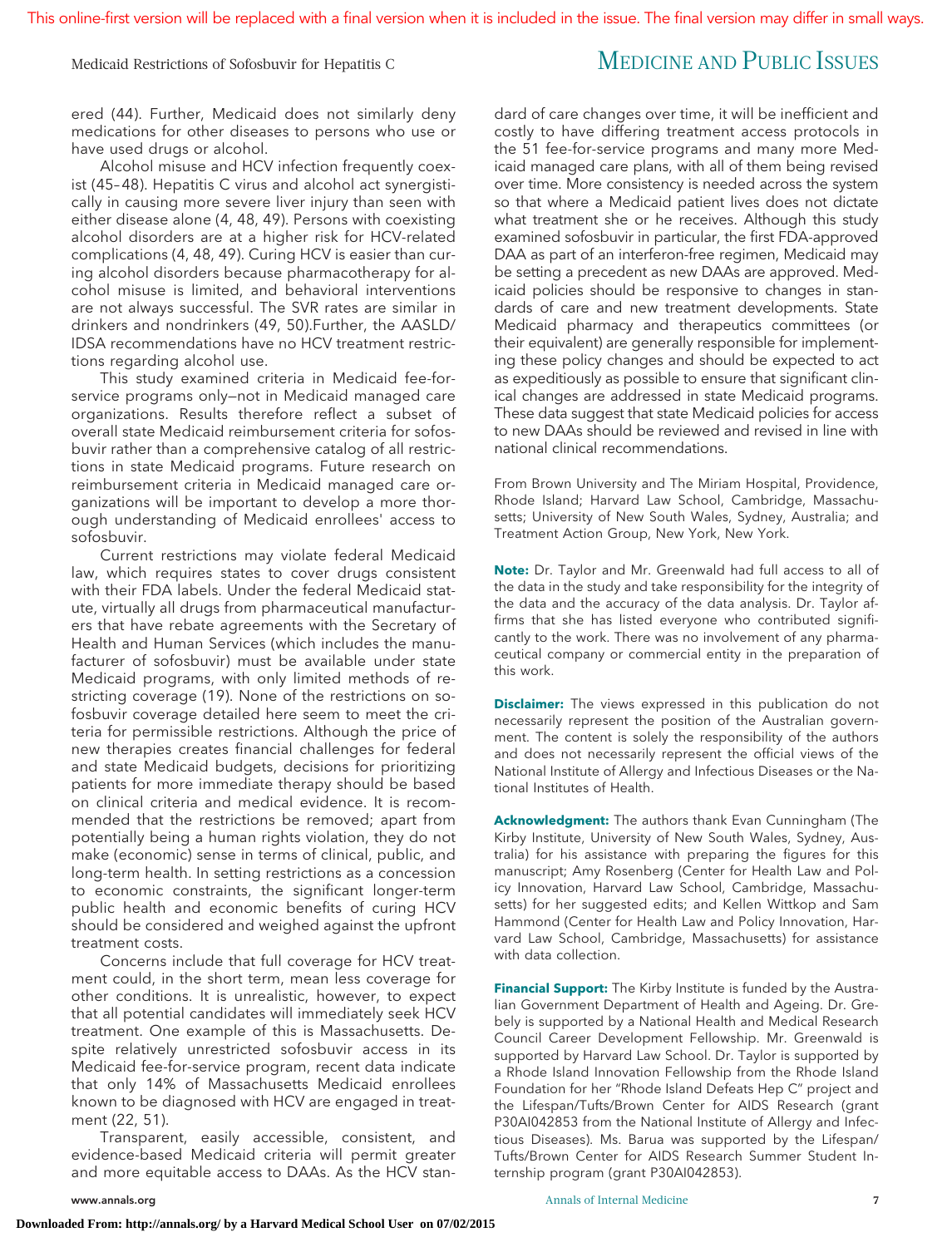**Disclosures:** Disclosures can be viewed at [www.acponline.](http://www.acponline.org/authors/icmje/ConflictOfInterestForms.do?msNum=M15-0406) [org/authors/icmje/ConflictOfInterestForms.do?msNum=M15](http://www.acponline.org/authors/icmje/ConflictOfInterestForms.do?msNum=M15-0406) [-0406.](http://www.acponline.org/authors/icmje/ConflictOfInterestForms.do?msNum=M15-0406)

**Requests for Single Reprints:** Lynn E. Taylor, MD, Department of Medicine, Division of Infection Diseases, The Warren Alpert Medical School of Brown University, The Miriam Hospital, 164 Summit Avenue, Center for AIDS Research Building, Room 156, Providence, RI; e-mail, [LTaylor@Lifespan.org.](mailto:LTaylor@Lifespan.org)

Current author addresses and author contributions are available at [www.annals.org.](http://www.annals.org)

### **References**

1. Gower E, Estes C, Blach S, Razavi-Shearer K, Razavi H. Global epidemiology and genotype distribution of the hepatitis C virus infection. J Hepatol. 2014;61:S45-57. [PMID: 25086286] doi:10.1016 /j.jhep.2014.07.027

2. Mohd Hanafiah K, Groeger J, Flaxman AD, Wiersma ST. Global epidemiology of hepatitis C virus infection: new estimates of agespecific antibody to HCV seroprevalence. Hepatology. 2013;57: 1333-42. [PMID: 23172780] doi:10.1002/hep.26141

3. Grebely J, Dore GJ. What is killing people with hepatitis C virus infection? Semin Liver Dis. 2011;31:331-9. [PMID: 22189973] doi:10 .1055/s-0031-1297922

4. Hajarizadeh B, Grebely J, Dore GJ. Epidemiology and natural history of HCV infection. Nat Rev Gastroenterol Hepatol. 2013;10:553 -62. [PMID: 23817321] doi:10.1038/nrgastro.2013.107

5. van der Meer AJ, Veldt BJ, Feld JJ, Wedemeyer H, Dufour JF, Lammert F, et al. Association between sustained virological response and all-cause mortality among patients with chronic hepatitis C and advanced hepatic fibrosis. JAMA. 2012;308:2584-93. [PMID: 23268517] doi:10.1001/jama.2012.144878

6. Volk ML, Tocco R, Saini S, Lok AS. Public health impact of antiviral therapy for hepatitis C in the United States. Hepatology. 2009;50: 1750-5. [PMID: 19824079] doi:10.1002/hep.23220

7. Lettmeier B, Mühlberger N, Schwarzer R, Sroczynski G, Wright D, Zeuzem S, et al. Market uptake of new antiviral drugs for the treatment of hepatitis C. J Hepatol. 2008;49:528-36. [PMID: 18682313] doi:10.1016/j.jhep.2008.04.021

8. Butt AA, Justice AC, Skanderson M, Rigsby MO, Good CB, Kwoh CK. Rate and predictors of treatment prescription for hepatitis C. Gut. 2007;56:385-9. [PMID: 17005764]

9. Lawitz E, Sulkowski MS, Ghalib R, Rodriguez-Torres M, Younossi ZM, Corregidor A, et al. Simeprevir plus sofosbuvir, with or without ribavirin, to treat chronic infection with hepatitis C virus genotype 1 in non-responders to pegylated interferon and ribavirin and treatment-naive patients: the COSMOS randomised study. Lancet. 2014;384:1756-65. [PMID: 25078309] doi:10.1016/S0140-6736(14) 61036-9

10. Nelson DR, Cooper JN, Lalezari JP, Lawitz E, Pockros PJ, Gitlin N, et al; ALLY-3 Study Team. All-oral 12-week treatment with daclatasvir plus sofosbuvir in patients with hepatitis C virus genotype 3 infection: ALLY-3 phase III study. Hepatology. 2015;61:1127-35. [PMID: 25614962] doi:10.1002/hep.27726

11. Afdhal N, Reddy KR, Nelson DR, Lawitz E, Gordon SC, Schiff E, et al; ION-2 Investigators. Ledipasvir and sofosbuvir for previously treated HCV genotype 1 infection. N Engl J Med. 2014;370:1483-93. [PMID: 24725238] doi:10.1056/NEJMoa1316366

12. Jacobson IM, Gordon SC, Kowdley KV, Yoshida EM, Rodriguez-Torres M, Sulkowski MS, et al; POSITRON Study. Sofosbuvir for hepatitis C genotype 2 or 3 in patients without treatment options. N Engl J Med. 2013;368:1867-77. [PMID: 23607593] doi:10.1056 /NEJMoa1214854

13. Kowdley KV, Gordon SC, Reddy KR, Rossaro L, Bernstein DE, Lawitz E, et al; ION-3 Investigators. Ledipasvir and sofosbuvir for 8 or 12 weeks for chronic HCV without cirrhosis. N Engl J Med. 2014;370: 1879-88. [PMID: 24720702] doi:10.1056/NEJMoa1402355

14. Lawitz E, Mangia A, Wyles D, Rodriguez-Torres M, Hassanein T, Gordon SC, et al. Sofosbuvir for previously untreated chronic hepatitis C infection. N Engl J Med. 2013;368:1878-87. [PMID: 23607594] doi:10.1056/NEJMoa1214853

15. Reau NS, Jensen DM. Sticker shock and the price of new therapies for hepatitis C: is it worth it? [Editorial]. Hepatology. 2014;59: 1246-9. [PMID: 24493069] doi:10.1002/hep.27039

16. Centers for Medicare & Medicaid Services. Medicaid drug rebate program. Accessed at [www.medicaid.gov/medicaid-chip](http://www.medicaid.gov/medicaid-chip-program-information/by-topics/benefits/prescription-drugs/medicaid-drug-rebate-program.html) [-program-information/by-topics/benefits/prescription-drugs/medicaid](http://www.medicaid.gov/medicaid-chip-program-information/by-topics/benefits/prescription-drugs/medicaid-drug-rebate-program.html) [-drug-rebate-program.html](http://www.medicaid.gov/medicaid-chip-program-information/by-topics/benefits/prescription-drugs/medicaid-drug-rebate-program.html) on 10 February 2015.

17. Henry J. Kaiser Family Foundation. State health facts: Medicaid income eligibility limits for adults as a percent of the federal poverty level. Menlo Park, CA: Henry J. Kaiser Family Foundation; 2015. Accessed at kff.org/health-reform/state-indicator/medicaid-income -eligibility-limits-for-adults-as-a-percent-of-the-federal-poverty-level on 8 April 2015.

18. Office of the Assistant Secretary for Planning and Evaluation; U.S. Department of Health and Human Services. 2015 poverty guidelines. Accessed at aspe.hhs.gov/poverty/15poverty.cfm on 8 April 2015.

19. 42 U.S.C. § 1396r–8. Payment for covered outpatient drugs: requirements for formularies. Accessed at [www.law.cornell.edu](http://www.law.cornell.edu/uscode/text/42/1396r-8) [/uscode/text/42/1396r-8](http://www.law.cornell.edu/uscode/text/42/1396r-8) on 9 June 2015.

20. 42 C.F.R. § 440.230. Sufficiency of amount, duration, and scope. Accessed at [www.law.cornell.edu/cfr/text/42/440.230](http://www.law.cornell.edu/cfr/text/42/440.230) on 9 June 2015.

21. American Association for the Study of Liver Diseases; Infectious Diseases Society of America. Recommendations for testing, managing, and treating hepatitis C. Accessed at [www.hcvguidelines.org](http://www.hcvguidelines.org) on 18 January 2015.

22. Arora S, Thornton K, Murata G, Deming P, Kalishman S, Dion D, et al. Outcomes of treatment for hepatitis C virus infection by primary care providers. N Engl J Med. 2011;364:2199-207. [PMID: 21631316] doi:10.1056/NEJMoa1009370

23. Gilead Sciences. Sovaldi [package insert]. Foster City, CA: Gilead Sciences; 2014. Accessed at [www.gilead.com/~/media/Files/pdfs](http://www.gilead.com/%7E/media/Files/pdfs/medicines/liver-disease/sovaldi/sovaldi_pi.pdf) [/medicines/liver-disease/sovaldi/sovaldi\\_pi.pdf](http://www.gilead.com/%7E/media/Files/pdfs/medicines/liver-disease/sovaldi/sovaldi_pi.pdf) on 14 April 2015.

24. Aleman S, Rahbin N, Weiland O, Davidsdottir L, Hedenstierna M, Rose N, et al. A risk for hepatocellular carcinoma persists long-term after sustained virologic response in patients with hepatitis C-associated liver cirrhosis. Clin Infect Dis. 2013;57:230-6. [PMID: 23616492] doi:10.1093/cid/cit234

25. Lo Re V 3rd, Kallan MJ, Tate JP, Localio AR, Lim JK, Goetz MB, et al. Hepatic decompensation in antiretroviral-treated patients coinfected with HIV and hepatitis C virus compared with hepatitis C virus-monoinfected patients: a cohort study. Ann Intern Med. 2014; 160:369-79. [PMID: 24723077] doi:10.7326/M13-1829

26. Chen TY, Ding EL, Seage Iii GR, Kim AY. Meta-analysis: increased mortality associated with hepatitis C in HIV-infected persons is unrelated to HIV disease progression. Clin Infect Dis. 2009;49:1605-15. [PMID: 19842982] doi:10.1086/644771

27. Weber R, Sabin CA, Friis-Møller N, Reiss P, El-Sadr WM, Kirk O, et al. Liver-related deaths in persons infected with the human immunodeficiency virus: the D:A:D study. Arch Intern Med. 2006;166: 1632-41. [PMID: 16908797]

28. European Association for the Study of the Liver. EASL Clinical Practice Guidelines: management of hepatitis C virus infection. J Hepatol.2014;60:392-420.[PMID:24331294]doi:10.1016/j.jhep.2013 .11.003

29. Sulkowski MS, Naggie S, Lalezari J, Fessel WJ, Mounzer K, Shuhart M, et al; PHOTON-1 Investigators. Sofosbuvir and ribavirin for hepatitis C in patients with HIV coinfection. JAMA. 2014;312:353 -61. [PMID: 25038354] doi:10.1001/jama.2014.7734

30. Kottilil S, Wright M, Polis MA, Masur H. Treatment of hepatitis C virus infection: is it time for the internist to take the reins? Ann Intern Med. 2014;161:443-4. [PMID: 25222390] doi:10.7326/M14-0741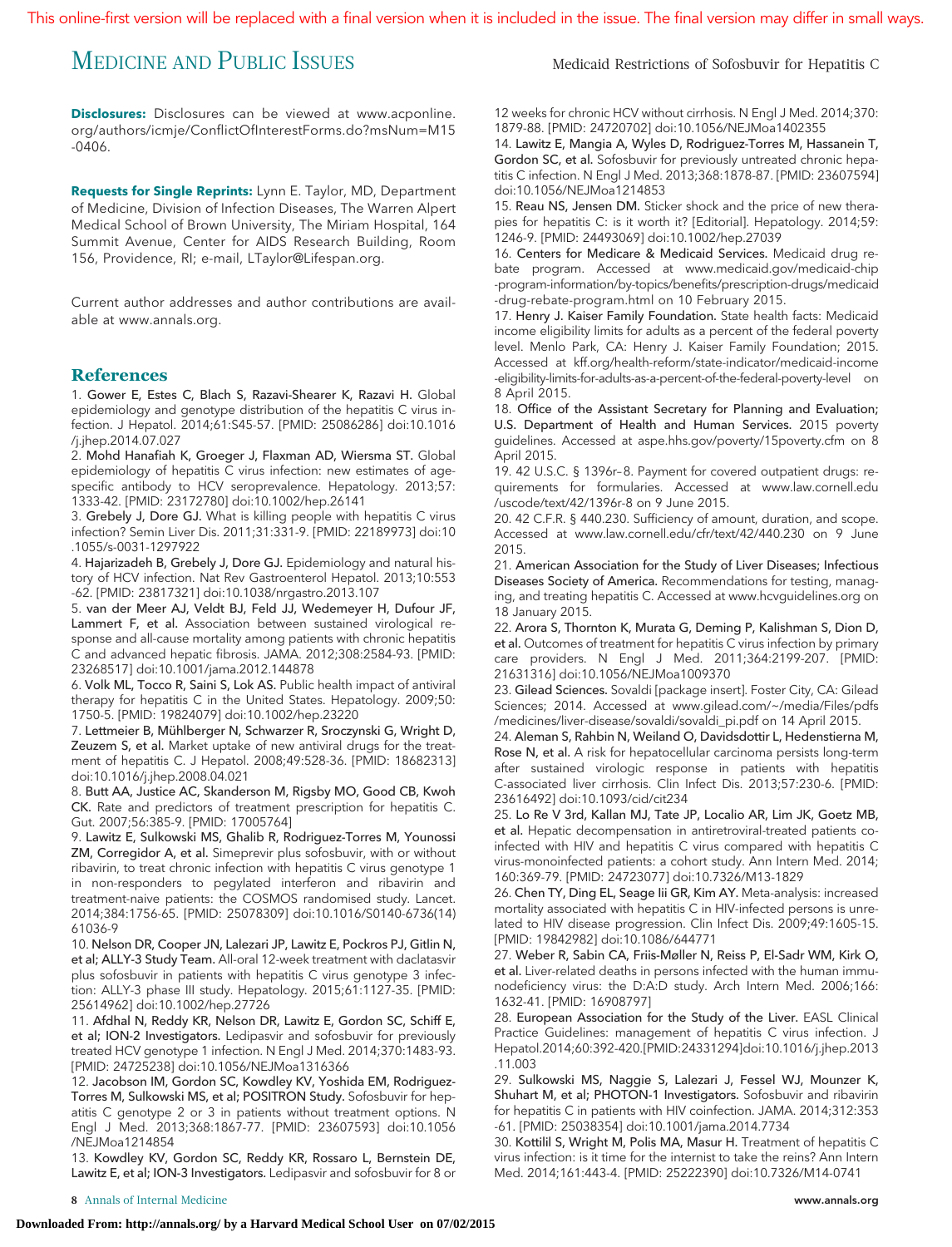31. Williams I. Epidemiology of hepatitis C in the United States. Am J Med. 1999;107:2S-9S. [PMID: 10653448]

32. U.S. Department of Health and Human Services; National Institutes of Health; NIH Consensus Development Program; Office of Disease Prevention. Management of Hepatitis C: 2002: National Institutes of Health consensus conference statement, 10 –12 June 2002. Accessed at consensus.nih.gov/2002/2002hepatitisc2002 116html.htm on 19 December 2014.

33. Robaeys G, Grebely J, Mauss S, Bruggmann P, Moussalli J, De Gottardi A, et al; International Network on Hepatitis in Substance Users. Recommendations for the management of hepatitis C virus infection among people who inject drugs. Clin Infect Dis. 2013;57 Suppl 2:S129-37. [PMID: 23884061] doi:10.1093/cid/cit302

34. European Association for the Study of the Liver. EASL recommendations on treatment of hepatitis C 2014. J Hepatol. 2014;61: 373-95. [PMID: 24818984] doi:10.1016/j.jhep.2014.05.001

35. World Health Organization. Guidelines for the screening, care and treatment of persons with hepatitis C infection: April 2014. Accessedatapps.who.int/iris/bitstream/10665/111747/1/9789241548755 \_eng.pdf on 18 December 2014.

36. European Association for the Study of the Liver. EASL Clinical Practice Guidelines: management of hepatitis C virus infection. J Hepatol. 2011;55:245-64. [PMID: 21371579] doi:10.1016/j.jhep.2011 .02.023

37. Hellard M, Sacks-Davis R, Gold J. Hepatitis C treatment for injection drug users: a review of the available evidence. Clin Infect Dis. 2009;49:561-73. [PMID: 19589081] doi:10.1086/600304

38. Mauss S, Berger F, Goelz J, Jacob B, Schmutz G. A prospective controlled study of interferon-based therapy of chronic hepatitis C in patients on methadone maintenance. Hepatology. 2004;40:120-4. [PMID: 15239094]

39. Matthews G, Kronborg IJ, Dore GJ. Treatment for hepatitis C virus infection among current injection drug users in Australia. Clin Infect Dis. 2005;40 Suppl 5:S325-9. [PMID: 15768342]

40. Sylvestre DL, Litwin AH, Clements BJ, Gourevitch MN. The impact of barriers to hepatitis C virus treatment in recovering heroin users maintained on methadone. J Subst Abuse Treat. 2005;29:159 -65. [PMID: 16183464]

41. Grebely J, Raffa JD, Meagher C, Duncan F, Genoway KA, Khara M, et al. Directly observed therapy for the treatment of hepatitis C virus infection in current and former injection drug users. J Gastroenterol Hepatol. 2007;22:1519-25. [PMID: 17645460]

42. Dore GJ, Hellard M, Matthews GV, Grebely J, Haber PS, Petoumenos K, et al; Australian Trial In Acute Hepatitis C Study Group. Effective treatment of injecting drug users with recently acquired hepatitis C virus infection. Gastroenterology. 2010;138:123-35.e1-2. [PMID: 19782085] doi:10.1053/j.gastro.2009.09.019

43. Aspinall EJ, Corson S, Doyle JS, Grebely J, Hutchinson SJ, Dore GJ, et al. Treatment of hepatitis C virus infection among people who are actively injecting drugs: a systematic review and meta-analysis. Clin Infect Dis. 2013;57 Suppl 2:S80-9. [PMID: 23884071] doi:10 .1093/cid/cit306

44. Martin NK, Vickerman P, Miners A, Foster GR, Hutchinson SJ, Goldberg DJ, et al. Cost-effectiveness of hepatitis C virus antiviral treatment for injection drug user populations. Hepatology. 2012;55: 49-57. [PMID: 21898506] doi:10.1002/hep.24656

45. Singal AK, Anand BS. Mechanisms of synergy between alcohol and hepatitis C virus. J Clin Gastroenterol. 2007;41:761-72. [PMID: 17700425]

46. Rosman AS, Waraich A, Galvin K, Casiano J, Paronetto F, Lieber CS. Alcoholism is associated with hepatitis C but not hepatitis B in an urban population. Am J Gastroenterol. 1996;91:498-505. [PMID: 8633498]

47. Hutchinson SJ, Bird SM, Goldberg DJ. Influence of alcohol on the progression of hepatitis C virus infection: a meta-analysis. Clin Gastroenterol Hepatol. 2005;3:1150-9. [PMID: 16271348]

48. Corrao G, Aricò S. Independent and combined action of hepatitis C virus infection and alcohol consumption on the risk of symptomatic liver cirrhosis. Hepatology. 1998;27:914-9. [PMID: 9537428]

49. Anand BS, Currie S, Dieperink E, Bini EJ, Shen H, Ho SB, et al; VA-HCV-001 Study Group. Alcohol use and treatment of hepatitis C virus: results of a national multicenter study. Gastroenterology. 2006; 130:1607-16. [PMID: 16697724]

50. Le Lan C, Guillygomarc'h A, Danielou H, Le Dréau G, Lainé F, Védeilhié C, et al. A multi-disciplinary approach to treating hepatitis C with interferon and ribavirin in alcohol-dependent patients with ongoing abuse. J Hepatol. 2012;56:334-40. [PMID: 21756854] doi: 10.1016/j.jhep.2011.05.021

51. Graham CS, Greenwald R, Lenz K. Understanding the reimbursement environment in hepatitis C. Presented at Massachusetts Department of Public Health, Boston, Massachusetts, 6 April 2015. Accessed at [www.chlpi.org/wp-content/uploads/2014/01/HCV\\_DPH](http://www.chlpi.org/wp-content/uploads/2014/01/HCV_DPH_Payer_4_5_15_combined_final.pdf) [\\_Payer\\_4\\_5\\_15\\_combined\\_final.pdf](http://www.chlpi.org/wp-content/uploads/2014/01/HCV_DPH_Payer_4_5_15_combined_final.pdf) on 8 June 2015.